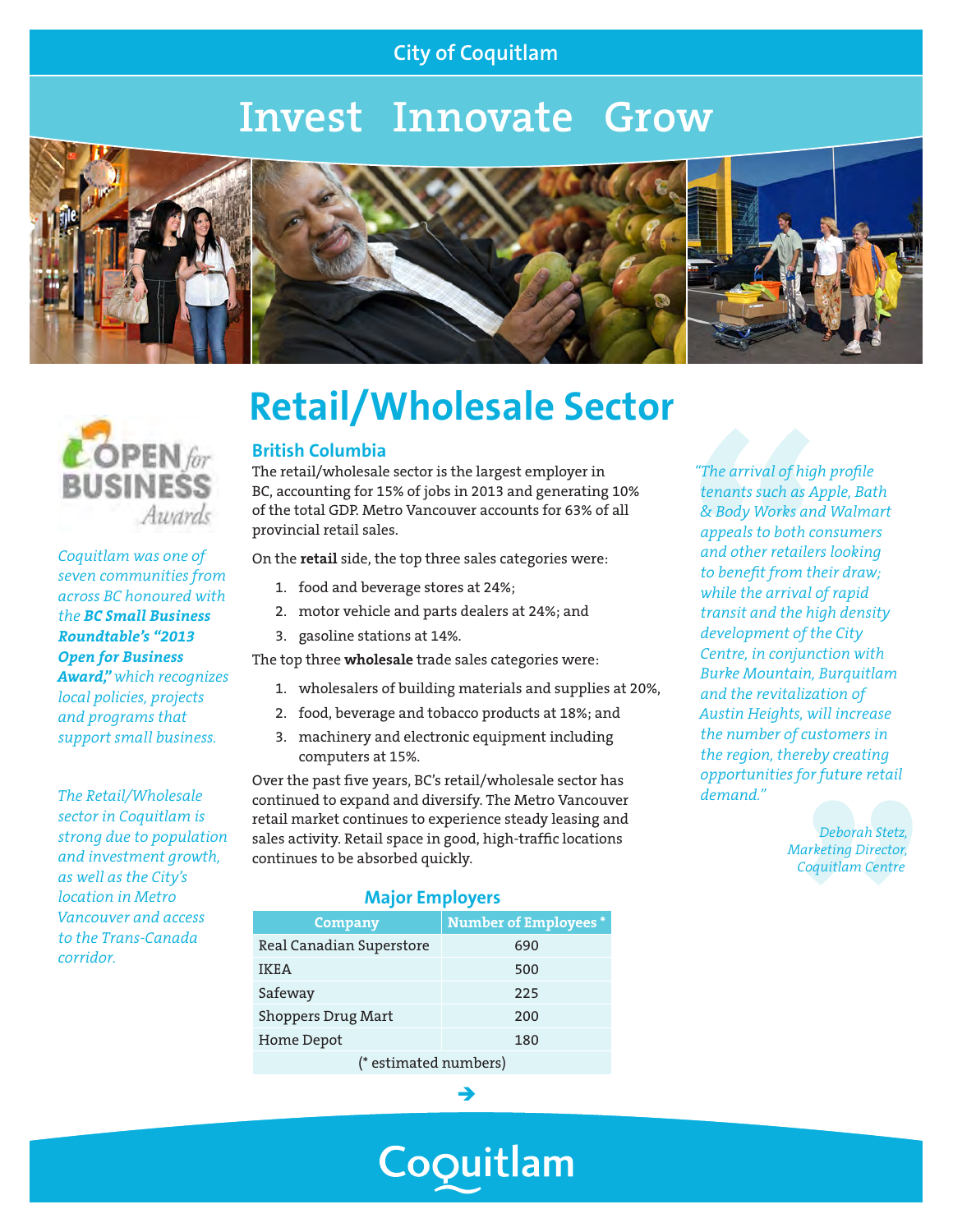### **Retail/Wholesale Sector**

*"Austin Heights is simply packed with local flare and diversity. Plan to visit this bustling neighbourhood shopping area where a multitude of services and delectable restaurants invite you to shop and conduct business. You will discover some of the hidden gems that are the delight of the local community."*

> *Erin Davidson, Executive Director, Austin Heights Business Improvement Association*



The positive demand for retail space in the region is a result of a number of factors occurring in the Metro Vancouver/BC market such as the:

- $\cdot$  trend of American and international retailers moving to Canadian markets;
- $\cdot$  re-emergence of the main street shopping districts with smaller scale retailers, which feature strong pedestrian orientation, a diverse mix of uses and a focus on the social experience of shopping;
- $\cdot$  highway-oriented big-box retail along major transportation corridors such as Trans-Canada and Lougheed Highways; and,
- emergence of the "Lifestyle Centres" concept, which is a mixed-used commercial development that combines traditional retail functions of a shopping mall with leisure amenities and residential developments.

#### **Coquitlam**

Coquitlam is home to a flourishing retail/wholesale sector that serves both the community and surrounding region. This sector has remained strong in Coquitlam as a result of population and investment growth, the City's location near the geographic centre of Metro Vancouver and easy access to the Trans-Canada Highway. In addition, Coquitlam's City Centre, which will soon be served by the Evergreen Line (Skytrain), acts as a business and retail core of the Northeast Metro Vancouver area.

These factors have spurred the relocation/expansion of several major retailers such as Apple, Bath & Body Works, Home Depot, IKEA, Princess Auto and Rona. Further, with the Evergreen Line development underway, Coquitlam stands to benefit from the trend of retail/office operations becoming part of the mixeduse developments that emerge along Metro Vancouver's rapid transit lines.

#### **Growing with the Retail/Wholesale Sector**

The retail/wholesale sector is a vital part of Coquitlam's economy as it provides a wide range of employment and investment opportunities, as well as diverse shopping options for our residents. This sector also contributes to our economy by attracting shopping dollars from throughout the region and province.

→



*In December 2014, Coquitlam was ranked third out of 36 cities in BC Business' inaugural list of the "Best Cities for Work in BC", a study derived from economic indicators reflecting the quality of a city's job market.*

**Economic Development Office**  3000 Guildford Way, Coquitlam, BC, V3B 7N2 P: 604-927-3905 | E: economicdevelopment@coquitlam.ca | coquitlam.ca/ecdev

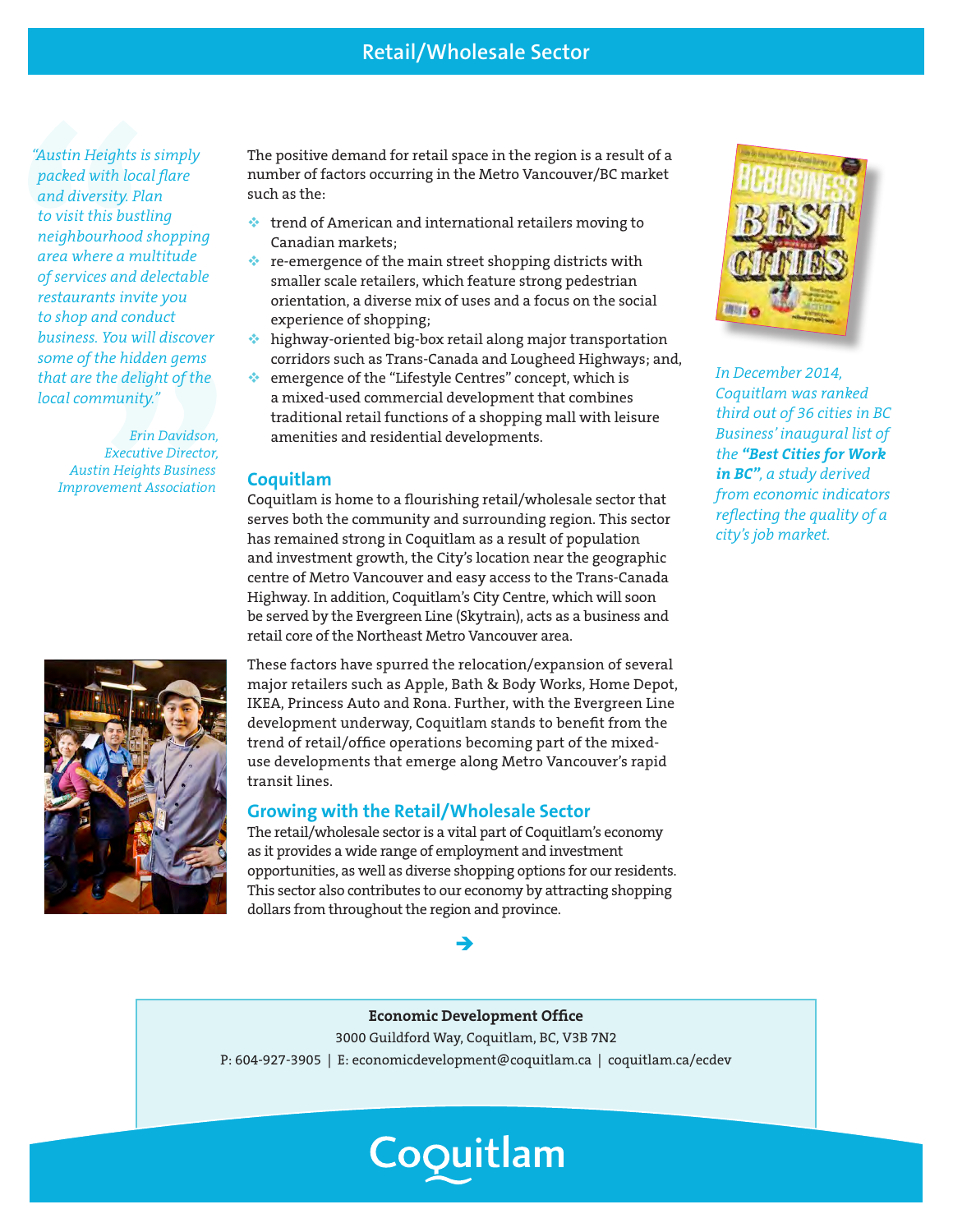*"Many of IKEA's co-workers live in the Tri-Cities area, and take great pride in being able to reside and work in the City of Coquitlam. Since our store opened in Coquitlam in 2002, the area has seen a lot of commercial development that is heavily supported by both local and provincial governments. It is now a thriving retail destination with easy access via vehicle or public transit, and we welcome customers from the Fraser Valley and beyond."* 

*Jen Knight, Communication Responsible, IKEA Coquitlam*



The City of Coquitlam is committed to creating a business environment that supports the growth and prosperity of the retail/ wholesale sector by implementing policies and strategies that enhance growth and development.

Some policy changes designed to assist retail/wholesale businesses are:

#### **Creation of a fast track tenant improvement process**

 $\bullet$  Minor tenant improvements that meet specific criteria can be approved in 10 business days.

#### **Concurrent Approvals**

**Improved coordination between Building Permit and Business** Licence processes.

#### **Business Licence Bylaw Update**

In 2014, the City of Coquitlam updated its Business Licence Bylaw to become more user friendly for businesses by reducing the number of business licence categories, establishing more equitable fees based on the size of a business, applying consistent fees to similar businesses and improving the application process.

#### **Efforts to make municipal fees/taxes more competitive**

- In order to address an inequity in tax distribution between residential and business classes, Coquitlam Council implemented a tax shift policy to create a better balance between the two classes.
- In the 20 years this policy has been in place, a cumulative impact of a 19% shift in tax burden from business properties to residential properties has occurred. The current tax shift is 1% each year.

#### **Maillardville Commercial Property Improvement Revitalization Tax Exemption Bylaw Program**

A City incentive program, approved in 2011, designed to encourage the revitalization and redevelopment of the Maillardville core commercial area.

#### **Transit-Oriented Development Strategy (TDS)**

The Evergreen Line represents a significant, long-term transportation investment in Coquitlam and a key building opportunity.

The City developed the TDS to ensure that new development around future stations follows the principles of transit-oriented development: supportive densities, pedestrian-friendly streets, and a mix of land uses to allow more people to live and work close to high quality transit service. The TDS will also incorporate the development of transit-oriented commercial villages into the Official Community Plan, which will provide consumers with more convenient and accessible shopping experiences through nearby and frequent transit service.

#### **Economic Development Office**

3000 Guildford Way, Coquitlam, BC, V3B 7N2

P: 604-927-3905 | E: economicdevelopment@coquitlam.ca | coquitlam.ca/ecdev

Coquitlam



**JUNE 2015**